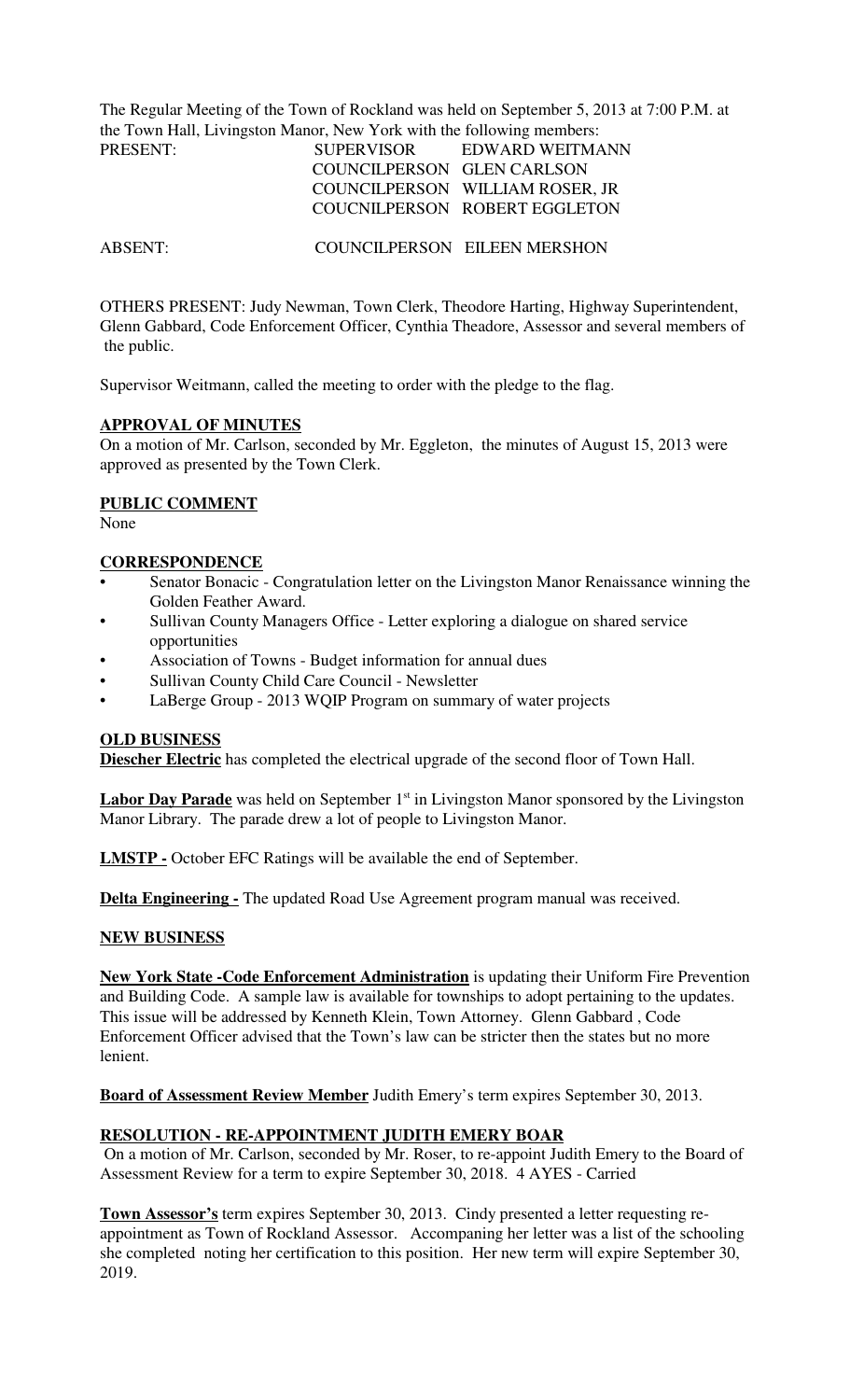# *REGULAR MEETING, TOWN OF ROCKLAND, SEPTEMBER 5, 2013*

## **RESOLUTION - RE-APPOINTMENT CYNTHIA THEADORE, SOLE ASSESSOR**

On a motion of Mr. Roser, seconded by Mr. Eggleton, to re-appoint Cynthia Theadore, Sole Assessor for a term to expire September 30, 2019. 4 AYES - Carried

**2014 Budget** estimates have been requested from all department heads. They must have their budgets in by September  $20<sup>th</sup>$ .

**Liquor License Renewal** - was received by the Town Clerk for the Robin Hood, located in Livingston Manor.

### **RESOLUTION - APPROVE LIQUOR LICENSE ROBIN HOOD**

On a motion of Mr. Carlson, seconded by Mr. Eggleton, to approval the Liquor License renewal for the Robin Hood. 4 AYES - Carried

**Charlie Irace's** Retirement Party has been planned by Patricia Mills for September 18<sup>th</sup> at the Rockland House, Roscoe, NY. Employees have been notified to RSVP by September 8<sup>th</sup> to Pat.

### **RESOLUTION - 2013 BUDGET MOIFICATIONS**

WHEREAS, the 2013 Budget requires modifications, now therefore be it RESOLVED that the following Highway Fund entries be authorized:

From: To: Fund Balance: \$58,717.00 5132.4 \$58,717.00

A motion to accept this Resolution was made by Mr. Eggleton, seconded by Mr. Carlson and carried. 4 AYES

**Dog Control Report** was presented.

**Water and Sewer Log & Weekend Schedule** was presented.

**Town Clerk's Monthly Report** was presented.

**David Bodenstein, owner of Mike Preis Insurance** appeared before the Board to present a check in the amount of \$1,940.50 from our insurance carrier New York Municipal Insurance Reciprocal. At NYMIR's 2013 annual meeting, the Board of Governors elected to continue with return of capital program for the next two years; by returning the interest on the original capital contribution. NYMIR will return to most of its members all of the municipality's initial capital investment as well as the interest earned on that capital. This check represents the Town of Rockland's return. Mr. Bodenstein also presented a flag from NYMIR. They have partnered with the Veterans Outreach Center of Rochester in sourcing these flags.

### **DEPARTMENT HEADS**

**Ted Hartling, Highway Superintendent** reported that the Esal rating for Town roads needs to be set. The Board recommends that he address this issue at a Superintendents meeting.

Ted submitted information for reimbursement of CHIPS for the roads that were paved in the Town this year. He anticipates reimbursement in the amount of \$259,371.

Ted also reported that he receive a grant from Nor Cross Wildlife for \$2,500 to assist with the purchase of a bucket truck. The grant was applied for by Jennifer Grossman, a Livingston Manor resident. Ted requested approval to purchase a bucket truck up to \$20,000.

### **RESOLUTION - APPROVAL PURCHASE OF BUCKET TRUCK UP TO \$20,000**

On a motion of Mr. Carlson, seconded by Mr. Roser, the Board approved the Highway Superintendent to expend up to \$20,000 for the purchase of a bucket truck. 4 Ayes - Carried